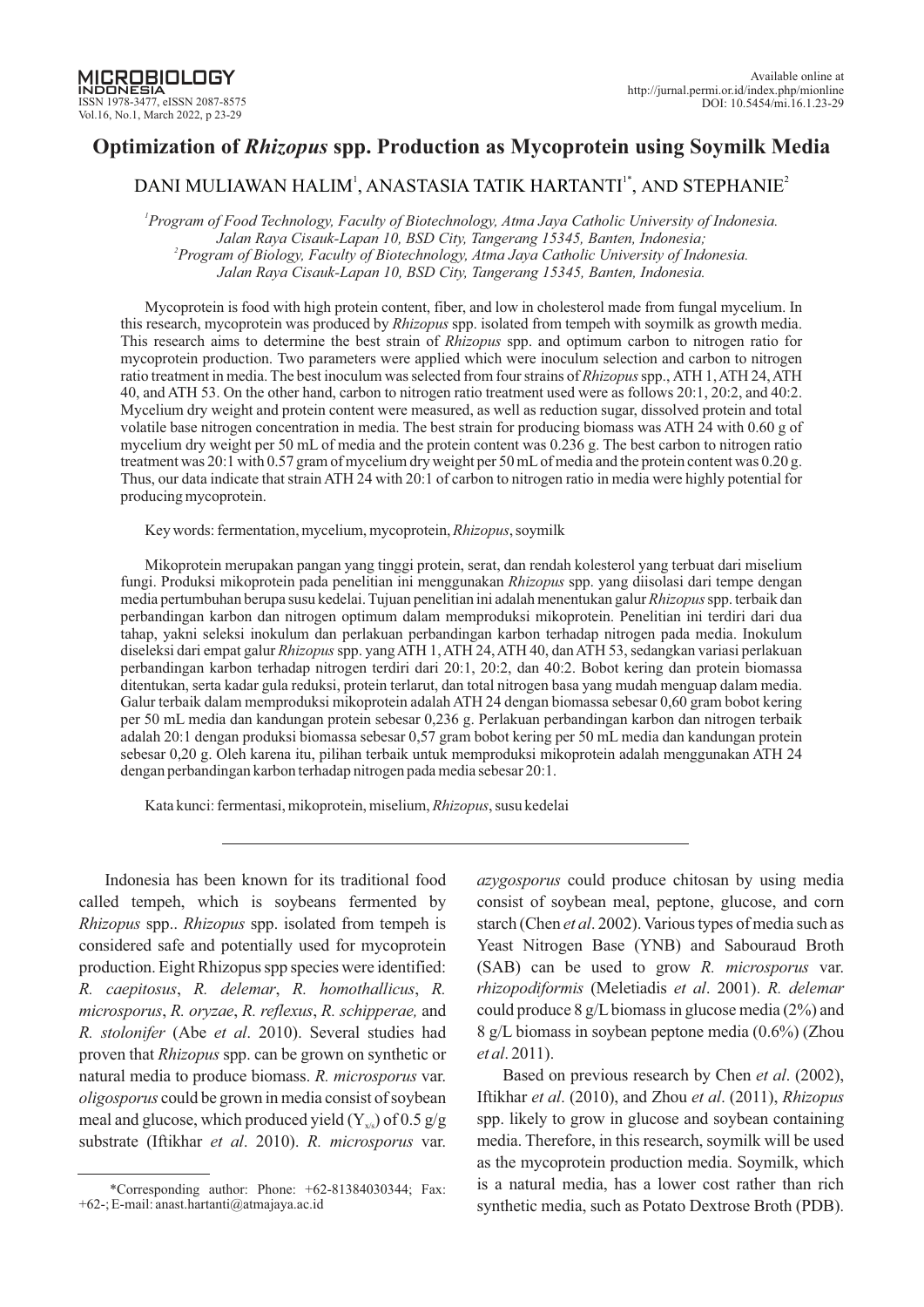Soymilk also consists of 17.7% carbohydrate and 2.7% protein (Hajirostamloo 2009). Carbohydrate is the source of carbon, used as an energy source to produce cell wall polysaccharides. On the other hand, protein is the primary source of nitrogen used as an energy source to produce mycelium building blocks and shorten the adaptation phase of the cell (Maulida *et al.* 2014). Therefore, the amount of carbon and nitrogen in growth media is very important for fungal growth. It is worth noting that a high amount of carbon and nitrogen may interfere growth since optimum carbon to nitrogen ratio for fungal growth are vary (Yalemtesfa et al. 2010). Different strains of *Rhizopus* spp. may also have different capabilities in producing mycoprotein. Hartanti et al. (2015) had isolated several strains of *R*. *microsporus* and *R. delemar* from fresh tempeh in Indonesia, which will be used in this research to observe their potential as a mycoprotein source. Thus, in this research, knowing the nutritional requirements for each *Rhizopus* strain can lead to optimum biomass production, therefore, this study aims to determine the ability of *Rhizopus* spp. at different carbon to nitrogen ratio in producing mycoprotein.

### **MATERIALS AND METHODS**

**Materials.** *Rhizopus* spp. strains used in this research consist of ATH 1 (IPBCC 13.1102), ATH 24 (IPBCC 13.1110), ATH 40 (IPBCC 13.1120) and ATH 53 (IPBCC 13.1126) obtained from Atma Jaya Catholic University of Indonesia culture collection. ATH 1 is *R. microsporus* like var *oligosporus*, ATH 24 is *R. microsporus* like var *azygosporus*, ATH 40 is *R. microsporus* like var *rhizopodiformis* and ATH 53 is R. *delemar* (Hartanti et al. 2015). All of them were maintained at 4°C on Potato Dextrose Agar (PDA) (Oxoid, Hampshire, GB). The fermentation media used in this research was soymilk (Yeo's, Singapore, SG). For the carbon to nitrogen ratio treatment, glucose (MERCK, Darmstadt, DE) and ammonium sulfate  $((NH<sub>4</sub>), SO<sub>4</sub>)(MERCK, Darmstadt, DE)$  were used.

**Inoculum Preparation.** All *Rhizopus* spp. strains were grown on PDAslant at 30°C for 48 hours. Then, 5 mL of natrium chloride (NaCl) solution with a concentration of  $0.85\%$  (w/v) was added into the slant to make a culture suspension.

**Media Preparation.** The fermentation was divided into two stages, which were inoculum selection and carbon to nitrogen ratio treatment. For both stages, the growth media used was 50 mL. In inoculum selection, empty flasks were sterilized, and soymilk was poured in sterile conditions. It was similar to inoculum selection in carbon to nitrogen ratio treatment, but there were variations of carbon to nitrogen ratio of 20:1, 20:2, and 40:2. Addition of glucose and  $(NH_4)$ <sub>2</sub>SO<sub>4</sub> were done using microfilter (Axiva, Faridabad, IN) in sterile condition. The amount of carbon and nitrogen in soymilk was determined based on a calculation using data from literature and nutrition facts in the product (Appendix 1).

**Fermentation Process.** The amount of 2% culture suspension was inoculated into the media and incubated at  $30^{\circ}$ C and 125 rpm for 72 hours. Mycelium dry weight, reduction sugar, and dissolved protein were measured triplicate every 24 hours for inoculum selection. Simultaneously, they were done only once for carbon to nitrogen ratio treatment at the end of fermentation with the addition of total volatile base nitrogen (TVBN) measurement. Strain with the highest biomass production and protein content from inoculum selection was chosen to be used in carbon to nitrogen ratio treatment.

**Mycelium Dry Weight Measurement.** Grown mycelium from the culture was filtered using a stainless steel filter, then washing was done using sterile distilled water. Cleaned mycelium was put into a petri dish with filter paper (Sartorius Stedim, Göttingen, DE) pads and dried using the oven at  $50^{\circ}$ C for 24 until 48 hours. Dried mycelium was measured periodically until constant weight to obtain the mycelium dry weight.

**Reducing Sugar Measurement.** Reducing sugar was measured by using DNS method spectrophotometer (Thermo Fisher Scientific, Waltham, US) at 520 nm as reported by Miller (1959). Reducing sugar concentration was obtained by calculating absorbance value into the glucose standard curve equation.

**Dissolve Protein Measurement.** Dissolve protein was measured using spectrophotometer at 595 nm as reported by Bradford (1976). Dissolve protein concentration was obtained by calculating absorbance value into the bovine serum albumin standard curve equation.

**TNVB Measurement.** TNVB was measured using the Conway micro diffusion method. 1 mLof boric acid  $(4\%)$  was pipetted into the inner ring. For the outer ring, 1 mL of potassium carbonate (20%) and 1 mL of fermentation culture was added opposite each other. The outer ring solution was slowly homogenized by using 8 movements, and then the dish was incubated at 37°C for 2 hours. The boric acid from the inner ring was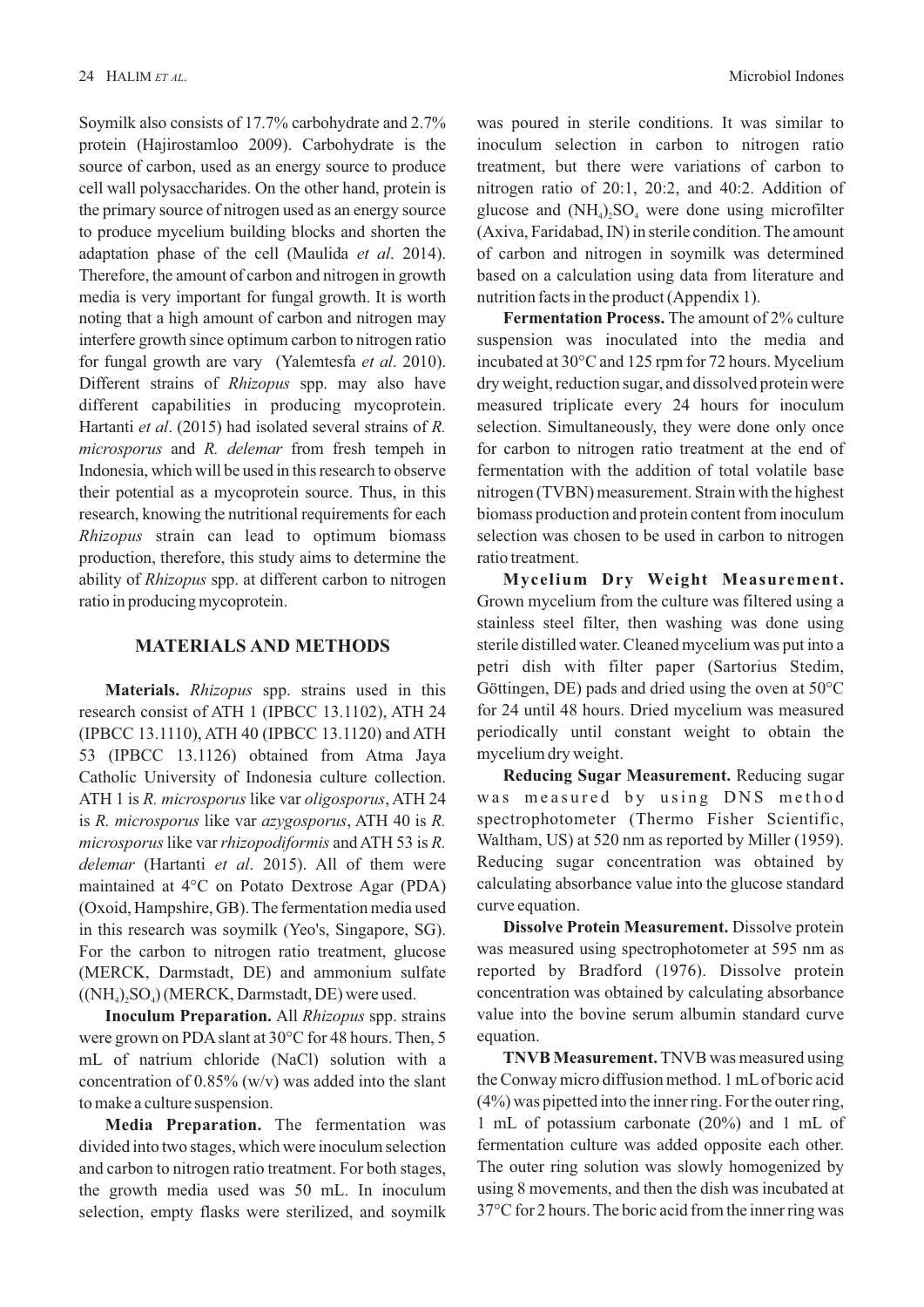titrated with 0.02 N HCl and 2 drops of BCG-MR as an indicator. The titration was done when the solution's color change from green to red, and the TNVB concentration was calculated using this formula (Ng and Low 1992):

 $\%$ TVBN  $(w/v) =$ *(V sample titration - V blank titration) x N HCl x 100 x 14.008 V sample x 1000*

**Total Nitrogen Measurement.** Total nitrogen measurement was done by sending the dried mycelium to Livestock Research Institute in Bogor, West Java, Indonesia. The measurement was done using the Kjeldahl method, where the amount of sample was destructed using sulfuric acid. Then, the sample was diluted in distilled water and distilled. The distillate was accommodated in a flask contained boric acid (4%) and was titrated using chloric acid with BCG-MR as an indicator. The titration was done when the solution's color change from green to red, and the nitrogen concentration was calculated using this formula (AOAC 2005).

$$
\%N = \frac{(V \text{ sample titration} - V \text{ blank titration}) \times N \text{ HCl} \times 14.008}{mg \text{ sample}} \times 100\%
$$
  
Total protein (wet base) = %N x conversion factor (6.25)  
%Protein (dry base) =  $\frac{\% \text{Protein WB}}{1 - \text{water content}} \times 100\%$ 

**Statistical Analysis.** Statistical analysis was performed in Statistical Package for the Social Sciences (SPSS) using analysis of variance (ANOVA) with Tukey's wholly significant difference (WSD) as post hoc test. All these tests were performed with *p*<0.05 as a significant level.

#### **RESULTS**

**Inoculum Selection.** Based on our data, longer fermentation time resulted in higher biomass. Inoculum ATH 1, ATH 24, and ATH 40 highest mycelium dry weight were produced after 72 hours fermentation, while ATH 53 was at 48 hours. ATH 24 had the best capability in producing biomass. ATH 24 produced  $0.20$  g,  $0.40$  g and  $0.60$  g of mycelium dry weight at 24, 48 and 72 hours, respectively, meanwhile ATH 53 produced 0.34 g of mycelium dry weight at 48 hours.ATH 24 biomass increased significantly from 24 hours to 48 hours and then 72 hours. It was also significantly higher thanATH 1 andATH 53 (Fig 1).

It is indicated in our study that mycelium dry weight production was not correlated to sugar consumption. After 72 hours of fermentation, ATH 24 biomass was the highest while it consumed the least amount of sugar though it was not significant to ATH 1 and ATH 40. The initial concentration of reducing sugar in the media was  $2259 \mu g$  mL-1. Reduction sugar ATH 24 was kept decreasing throughout the fermentation, and the final concentration was 323 µg mL-1. While ATH 1 and ATH 40 reduction sugar was decreasing at 24 hours, increased at 48 hours, and decreased again at 72 hours. The final concentrations were 232 µg mL-1 and 233 µg mL-1, respectively.ATH 53 had a different trend from the others because the reduction in sugar was decreasing at first 24 hours then, it increased until fermentation ended with final concentration was  $1002 \mu g$  mL-1. (Fig 2).

Unlike the reducing sugar concentration, dissolved protein concentration decreased since the fermentation started until it ended. The initial dissolved protein concentration in the media was 9725 µg mL-1. At the end of fermentation, the concentration in ATH 53 was the lowest, which was 401 µg mL-1, followed byATH 1, ATH 40, and ATH 24 with 1138 µg mL-1, 2404 µg mL-1, and 3988 µg mL-1, respectively. ATH 24 consumed the least amount of dissolved protein that was significant to the others and it could produce a high amount of biomass, while ATH 53 consumed the most dissolved protein but produced the lowest biomass (Fig 3).

Based on total protein measurement, ATH 53 had the highest protein content, followed by ATH 24, ATH 1, and ATH 40 with 40.65, 38.98, 37.59, and 36.02% (w/w), respectively. However, after multiplication to the mycelium dry weight, ATH 24 had the highest protein content at 24, 48, and 72 hours of fermentation. At 24 hours, ATH 24 had 0.079 g of protein, which was not significant to ATH 40 with 0.052 g of protein, but significant to ATH 53 and ATH 1 with 0.047 and 0.03 g of protein, respectively. At 48 hours, ATH 24 produced 0.154 g of protein, which was not significant toATH 40 and ATH 53 with 0.135 and 0.138 g of protein, respectively, but significant to ATH 1 with 0.084 g of protein. At 72 hours, ATH 24 produced 0.236 g of protein, which was significant to ATH 40, ATH 1, and ATH 53 with 0.2, 0.17, and 0.102  $\mu$  of protein, respectively. Therefore, ATH 24 with the highest biomass and protein content was used for the carbon to nitrogen ratio treatment (Fig 4).

**Carbon to Nitrogen Ratio Treatment.** The initial carbon to nitrogen ratio in soymilk was 20:1. The addition of  $(NH_4)$ ,  $SO_4$  in 20:2 treatment increased the biomass production, protein content in mycelium dry weight, dissolved protein, and TVBN consumption compared to 20:1 treatment. While the addition of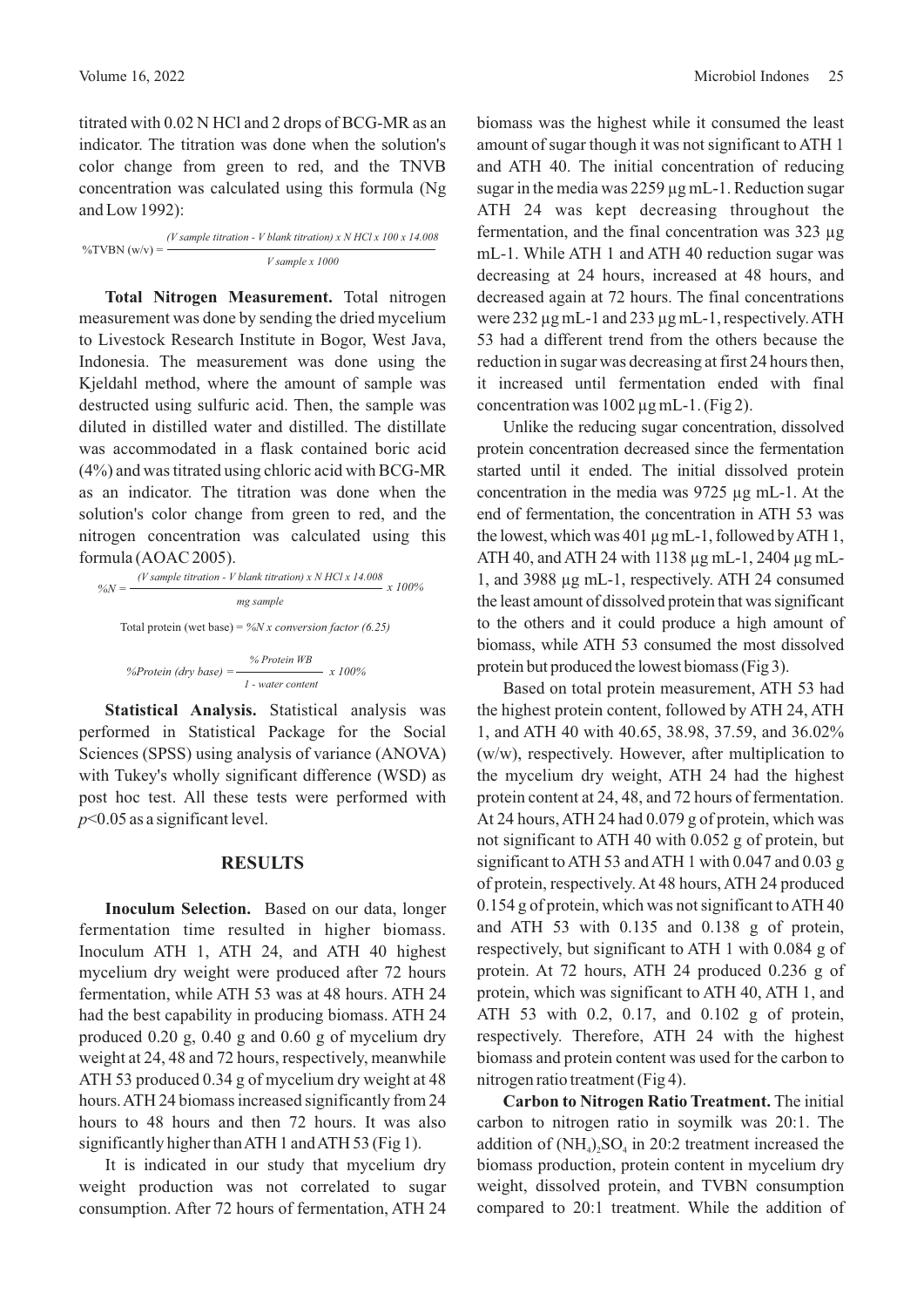

a,b,c,d,e,f</sub>Means with different superscript differ significantly ( $p < 0.05$ ) Experiment were done in six replicates

Fig 1 Biomass production of Rhizopus spp. in soybean milk medium incubated at  $30^{\circ}$ C and 125 rpm for 72 hours.



 $\Box$ ATH 1  $\Box$ ATH 24  $\Box$ ATH 40  $\times$ ATH 53

a,b,c,d,e,f</sub>Means with different superscript differ significantly ( $p < 0.05$ ) Experiment were done in six replicates

Fig 2 Reduction sugar concentration in soybean milk media during 72 hours fermentation by Rhizopus spp.

glucose and  $(NH<sub>4</sub>), SO<sub>4</sub>$  in 40:2 treatment increased sugar and dissolved protein consumption, but decreased biomass production, protein content in mycelium dry weight and TVBN consumption compared to 20:1 treatment. The difference in biomass production and protein content in 20:2 and 40:2 treatments was not significant to 20:1 (Table 1).

## **DISCUSSION**

Our study indicates that ATH 24 has the highest biomass production. It could be due to the formation of

azygospores (Hartanti et al. 2015). Azygospores is zygospores which can be formed without the mating process. Zygospores are round balls that are formed when mycelia in fungi interact and fuse. After the formation, zygospores will make sporangium that contains spores for reproduction. Zheng et al. (2007) stated that the formation of azygospores could be induced by lecithin in the growth media and there is lecithin in soymilk around 0.5% (Van Ee 2009). Zheng *et al.* (2007) also stated that R. microsporus var *rhizopodiformis* was heterothallic fungi that could form zygospores. On the other hand, *R. microsporus*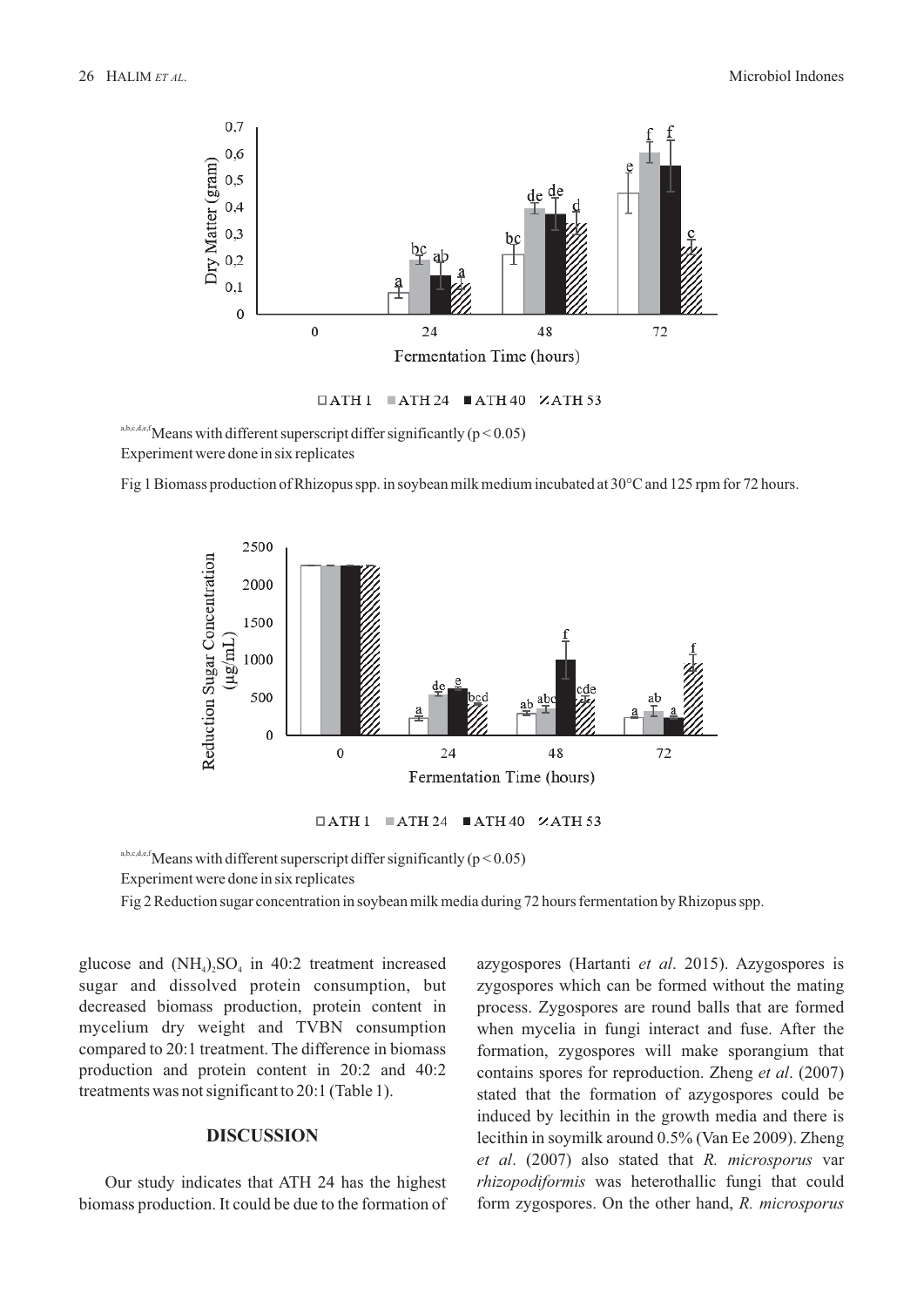

 $\Box$ ATH 1  $\Box$ ATH 24  $\Box$ ATH 40  $\angle$ ATH 53

a,b,c,d,e,f</sub>Means with different superscript differ significantly ( $p < 0.05$ ) Experiment were done in six replicates

Fig 3 Dissolved protein concentration in soybean milk media during 72 hours fermentation by Rhizopus spp.



 $\Box$ ATH 1  $\Box$ ATH 24  $\Box$ ATH 40  $\angle$ ATH 53

a,b,c,d,e,f,g Means with different superscript differ significantly ( $p < 0.05$ ) Experiment were done in six replicates

Fig 4 Protein content in Rhizopus spp. mycelium dry weight produced in soybean milk medium incubated at 30°C and 125 rpm for 72 hours.

var *oligosporus* and *R. delemar* could neither form zygospores nor azygospores. Homothallic fungi have male and female reproductive structures on the same mycelium, which is self-compatible. On the contrary, heterothallic fungi need mycelium from other fungi to reproduce because they only have one type of reproductive structure in its mycelium (Ulloa and Hanlin 2000). Therefore, ATH 1, ATH 40 and ATH 53 could only reproduce using an asexual system, which are spores. Based on this evidence, the only strain which has an advantage in reproduce was ATH 24. The difference in biomass production of ATH 1, ATH 40

and ATH 53 may be caused by the physiology characteristic and the capability to utilize nutrition in the growth media. On the other hand, protein content in mycelium dry weight was depended on the mold ability to produce amino acids (Ahmed *et al.* 2017). Therefore, ATH 24 was the best strain in utilizing nutrients to produce amino acids because it has the highest protein content.

*Rhizopus* spp. can utilize nutrition in media because they can produce specific amounts of enzymes like amylase, protease, and lipase (Wong 1995). There are many types of soluble carbohydrates in soybean,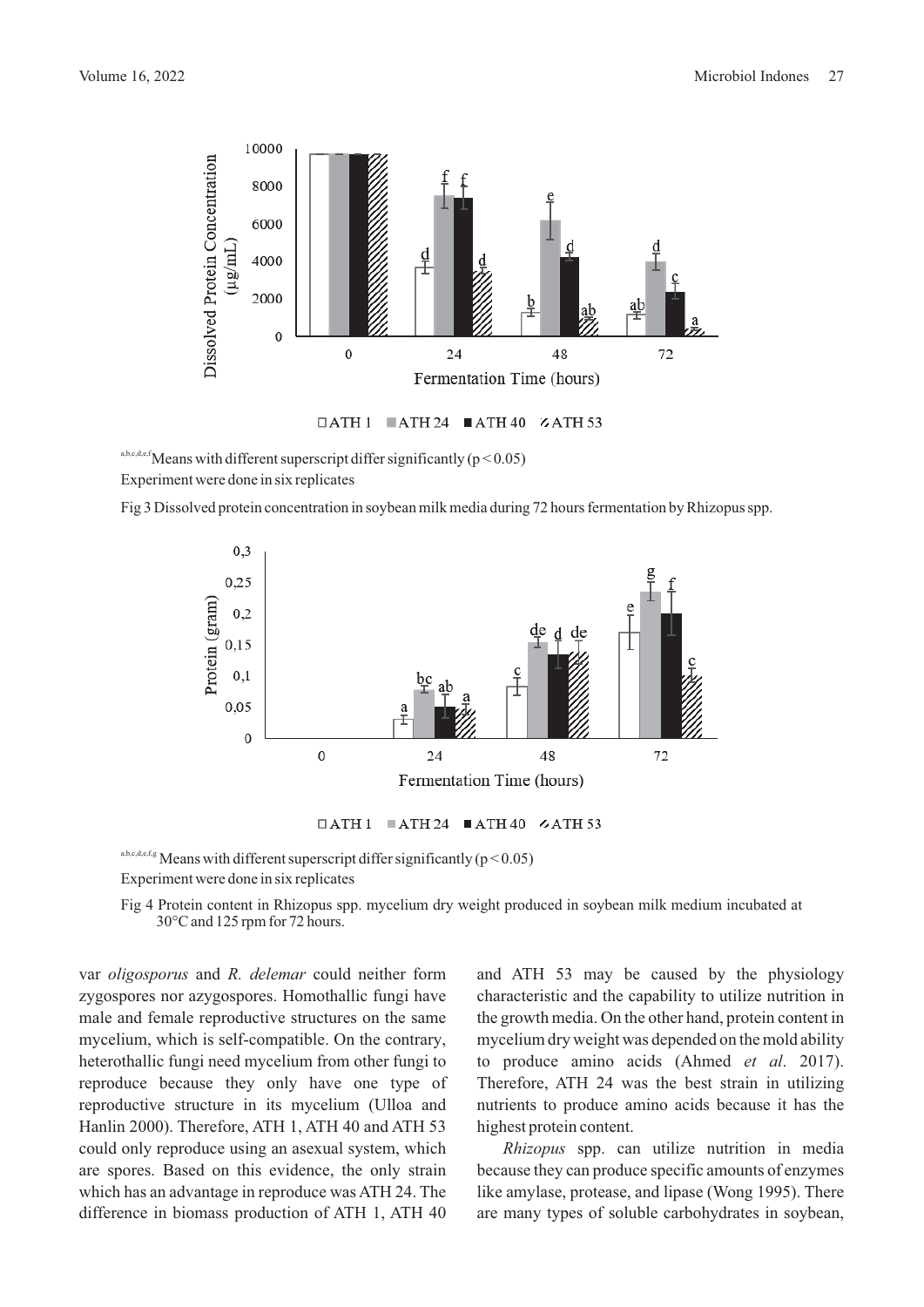| Treatment<br>(C:N) | <b>Biomass</b><br>(gram)       | Rate of Reduction<br><b>Sugar Consumption</b><br>$(\mu g \text{ mL}^{-1} \text{ h}^{-1})$ | Rate of Dissolved<br>Protein Consumption<br>$(\mu g \text{ mL}^{-1} \text{ h}^{-1})$ | $\Delta$ [TVBN]<br>$(\mu g \text{ mL}^{\text{T}})$ | Protein (gram)                 |
|--------------------|--------------------------------|-------------------------------------------------------------------------------------------|--------------------------------------------------------------------------------------|----------------------------------------------------|--------------------------------|
| 20:1               | $0.57\pm0.08^{(ab)}$           | $31.49 \pm 0.35^{(a)}$                                                                    | $83.94\pm 6.13^{(a)}$                                                                | $0.0009 \pm 0.0011^{(ab)}$                         | $0.20 \pm 0.03$ <sup>(a)</sup> |
| 20:2               | $0.61 \pm 0.08$ <sup>(a)</sup> | $31.41 \pm 0.72^{(a)}$                                                                    | $86.46 \pm 8.98^{(a)}$                                                               | $0.0022 \pm 0.0038^{(a)}$                          | $0.21 \pm 0.03$ <sup>(a)</sup> |
| 40:2               | $0.50\pm0.05^{(b)}$            | $76.69 \pm 1.19^{(b)}$                                                                    | 98.66±14.09 <sup>(a)</sup>                                                           | $-0.0021 \pm 0.0023$ <sup>(b)</sup>                | $0.17\pm0.02^{(a)}$            |

Table 1 Effect of carbon to nitrogen ratio treatment to the fermentation parametres of ATH 24

<sup>a,b</sup> Means in same column with different superscript differ significantly ( $p$ <0.05)

Experiment were done in six replicates

such as sucrose, raffinose, stachyose, sugar alcohols, etc (Obendorf and Kosina 2011). At the beginning of fermentation, the molds would begin to consume simple carbohydrates in media, but complex carbohydrates would also be digested when they run out of simple carbohydrates. The increment of reduction sugar concentration in ATH 1, ATH 40 and ATH 53 after 24 hours might be caused by their speed in hydrolyzing carbohydrates was greater than utilizing them. On the other hand,ATH 24 was faster in utilizing carbohydrates rather than hydrolyzing them. The decrement of reducing sugar concentration in ATH 1 and ATH 40 after 48 hours was because the media was run out of complex carbohydrates. However, reducing sugar in ATH 53 was increasing after 48 hours though the mold was already in the death phase. It might be caused by carbohydrase was still active in digesting the complex carbohydrates. This occasion could be because mold's enzyme was produced extracellular, which still works though the cell was dead (Sinsabaugh 1994). Dissolved protein concentration decreased throughout the fermentation process, indicating that the protein was consumed.

TVBN measurement using Conway micro diffusion method was done because Bradford method can only measure protein content, where  $(NH_4)$ ,  $SO_4$  is not protein (Bradford 1976). From the result, it could also be seen that the Bradford method can only measure the dissolved protein content, while the Conway micro diffusion method cannot measure protein content, but it can measure simple molecule with nitrogen atom-like  $(NH<sub>4</sub>)$ , SO<sub>4</sub>. The 20:2 treatment triggered ATH 24 to consume more dissolved protein and  $(NH<sub>a</sub>)$ ,  $SO<sub>a</sub>$ . However the same occasion did not happen in the 40:2 treatment because it triggered ATH 24 to consume more sugar and protein. The negative result of TVBN measurement in 40:2 might be caused by the degraded protein was also measured after 72 hours of fermentation, while the original  $(NH<sub>4</sub>)<sub>2</sub>SO<sub>4</sub>$  added into

the media was not consumed yet. Therefore, the final TVBN concentration becomes higher than the initial concentration.

The 20:2 treatment produced the highest biomass and protein content in mycelium dry weight, but the difference was not significant to 20:1 ( $p < 0.05$ ), while the 40:2 treatment had the lowest biomass and protein content. Yalemtesfa *et al.* (2010) stated that the addition of  $(NH_4)$ ,  $SO_4$  as a nitrogen source produced a higher protein level in *Chaetomium* spp. and *Aspergillus niger*. It also applied to ATH 24 in 20:2 treatment. However, it did not happen in 40:2 treatment, which might be caused by the addition of sugar disturbed the growth and ability to produced amino acids of ATH 24. Ahmed et al. (2017) stated that a reasonable amount of carbon to nitrogen ratio is the key to high-quality harvesting biomass. It meant that a higher amount of carbon and nitrogen did not guarantee higher biomass and protein content production.

From all those results, ATH 24 with a C/N ratio of 20:2 could produce 0.61 g of mycelium dry weight with  $0.21$  g of protein, but the difference was not significant  $(p > 0.05)$  compared to ATH 24 with a C/N ratio of 20:1 which produced  $0.57$  g of mycelium dry weight with  $0.20$  g of protein. Therefore, using a 20:1 ratio will be more economical because it is not necessary to add any other nutrient. The mycoprotein had similar protein content with beef, chicken, chicken egg, soybean and tempeh. The protein content of 0.57 g of beef, chicken, chicken egg, soybean and tempeh were 0.15, 0.15, 0.07, 0.20, and 0.11 g, respectively (USDA 2019). On the other hand, if it was compared to the growth media, the mycelium dry weight protein content was much higher because 0.57 mL of soymilk only had 0.01 g of protein. Therefore, it was beneficial to produce mycoprotein using soymilk to increase the protein content by 20 folds.